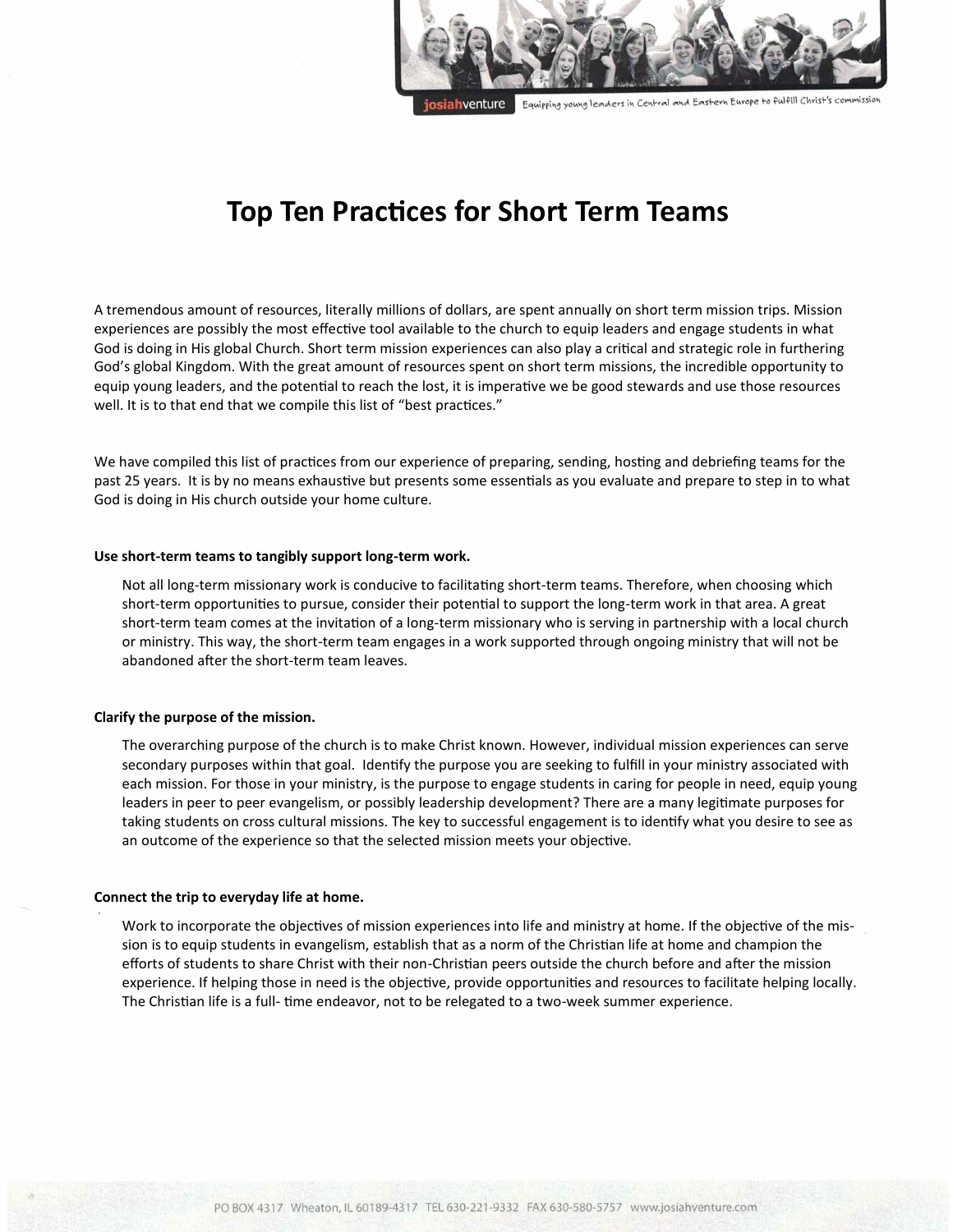## **Develop leadership in others.**

Mission experiences provide opportunities to engage others in preparation, training, planning, execution and follow up. Delegation, with supervision, lightens the load on the trip leader and develops the skills and faith of others. The experience gained can be utilized in your local ministry but also provides valuable Christian leadership experience beyond your ministry, both inside and outside the church. Lighten your load and invest well in other's leadership development.

## **Select the right people.**

While it can be tempting to include anyone who desires to be a part of the mission, it may be counterproductive depending on the objectives and nature of your mission. A trip to construct homes or do community service may lend itself well to being open for young teenagers, even those who do not yet know Christ. A trip like this can even be used as an evangelistic opportunity for participants. An inter-continental trip to lead an evangelistic camp requires a different level of maturity, both emotionally and spiritually. Some trips are suitable for junior high students young in their faith, others are only suitable for high-school ministry team level students or above. Inquire of the agency organizing the mission for their recommendation and use an application process for participants. Identification of a co-leader for the trip is an important step; be sure to have both a male and female in leadership if the team is mixed gender.

## **Share the experience.**

Others have invested significantly and are praying for your mission. Communicating well before, during and after your mission keeps everyone informed and relieves unnecessary stress, especially with parents of minor team members. Communicating what God is doing brings Him glory and helps everyone keep Him the focus. This can be done via daily group email, a blog post, or video update when local technology permits. Giving rotating responsibility to various team members (including students) distributes responsibility and helps them process the experience (and parents love hearing from their children!).

### **Debrief well.**

Leading team members in processing their experience will help them discern what God has taught or is teaching them through it, enable them to communicate with others about their experience, and prepare them to re-enter their home culture well and with grace. Knowing how to give both a short and a long version summary of their experience will engage more people and help reduce frustration with those who have limited interest.

### **Engage many to pray.**

As you enter into the realm of missions, you will experience increased spiritual warfare. Schedules during preparation, dissension in team members, travel complications and physical health are some of the easy areas for the spiritual attack (of course, there are more!). Your witness for Christ, whether it be explicit evangelism or through acts of service, will be encroaching upon enemy territory. If it wasn't, why would you be going?

You and your team need protection and those you will be a witness to need to have their hearts prepared for the message you bring. Prayer should be an integral piece of your team's preparation and should continue throughout your mission. Engaging your church in prayer and having each team member obtain a prayer partner(s) are essential to a good and fruitful experience. Not only does your team need prayer, but your host does as well as they prepare for your arrival; so ask for their requests as well.